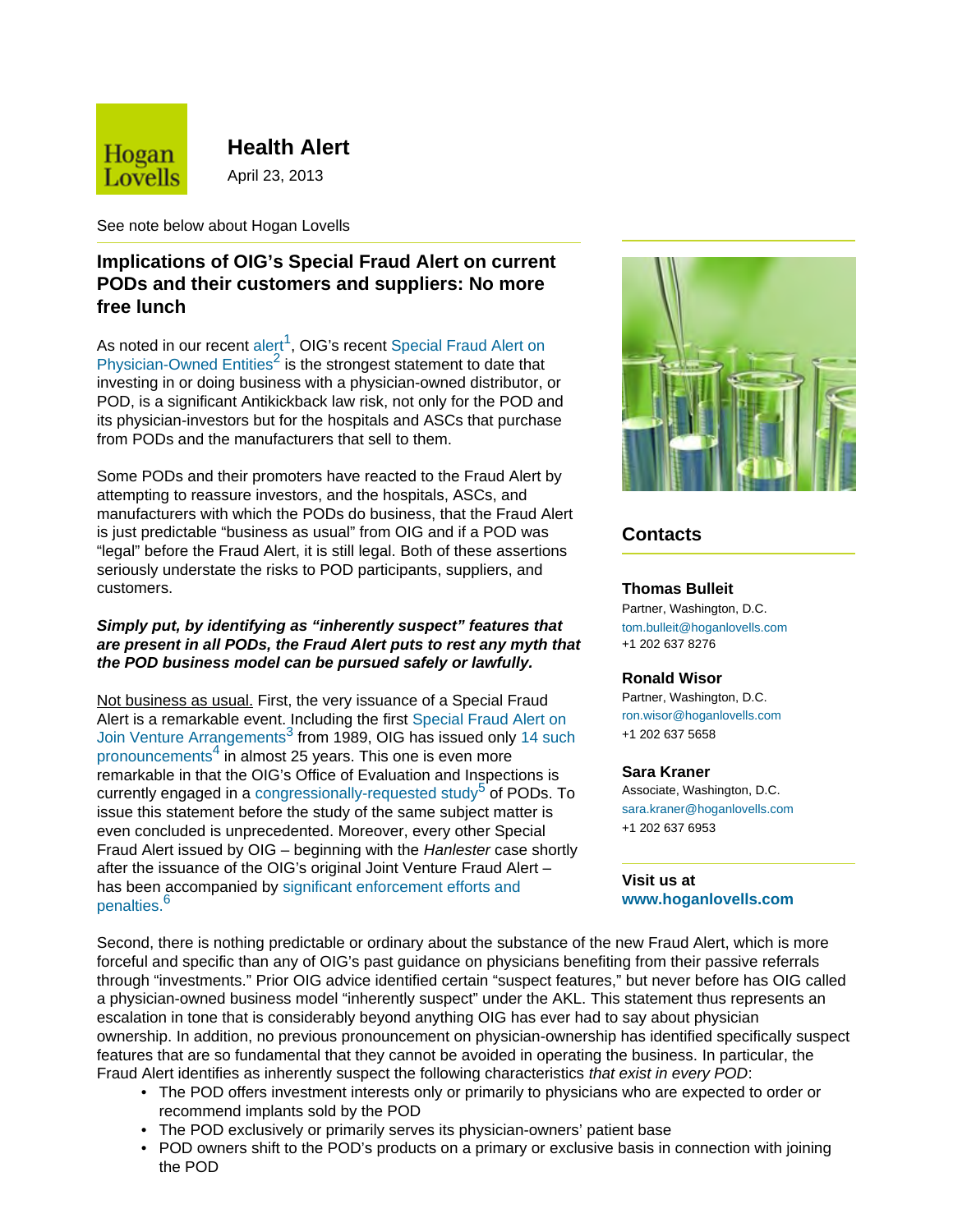- The physician-owners condition their referrals to hospitals/ASCs on their purchase of implants from the POD by coercion (stating or implying that otherwise they will take their business elsewhere) or promises (stating or implying that they might refer more if the hospital does buy from the POD)
- Investor-physicians are few enough in number that the volume or value of a physician's own referrals correlates closely to investment return

There is no POD that, for example, does not deal nearly exclusively with its physician-owners' patients, and there is no physician-owner who does not make purchasing primarily through the POD a condition of that physician's referrals for implant surgery to the hospital or ASC, either explicitly or by implication.

In sum, OIG's issuance of this Special Fraud Alert is significant, both procedurally and substantively. It is not something that industry can complacently pass off as "predictable" or as "business as usual."

If you thought it was legal before, you can't think that anymore. Because all PODs involve remuneration to the physician in connection with the ordering or recommending of implants, the "legality" of a POD (and its hospital/ASC/manufacturer relationships) has always depended simply on whether there was a basis to infer that "one purpose" of the remuneration was to induce the physician to choose the POD's implants, or refer to the hospital/ASC that bought them. Now that OIG has made clear that the intent to induce is inherent in the basic features of a POD's business – for example, either serving the physician-owners' patient base nearly exclusively, or referring implant patients only or primarily to hospitals and ASCs that will buy from the POD, is a basis to infer unlawful intent – the inference of improper intent in every POD (and POD relationship) is inescapable. In other words, if a hospital used to rely on a legal opinion advising that buying from a POD was okay as long as the physician investment return was commensurate with the physician's invested capital (and perhaps some other features were present), that reliance would no longer protect the hospital if it knows that the POD serves only or primarily the physician-owners' patient base.

In the past, some legal advocacy supporting PODs has simply rejected OIG's interpretation of the AKL, and instead relied on an almost 20-year old judicial decision that addressed very different circumstances. (*Hanlester Laboratory Network v. Shalala*, 51 F.3d 1390 (1995)). This reliance has always been misplaced, in that the law requires courts to defer to OIG's interpretation, but never has that reliance been more misplaced than it would be now. To begin with, the *Hanlester* court applied the same legal standard toward physician ownership that OIG continues to apply: remuneration from investment in an entity to which the owner-physician refers federal healthcare program business will violate the AKL if it is intended to induce the physician to make those referrals. Some point to *Hanlester* as support for the proposition that physician-owned entities including PODs do not violate the AKL as long as return is proportional to invested capital rather than to individual referrals, but the case addressed circumstances that have little relevance to PODs. Among other things, *Hanlester* involved physician investment in a clinical laboratory – a regulated provider of healthcare services – and not a middleman supplier, and unlike with PODs there was no indication of overutilization or questions about medical necessity. Perhaps most important, the conduct challenged in *Hanlester* occurred before OIG had ever issued guidance on the application of the AKL to physician investment, and the *Hanlester* court recognized this fact in declining to hold the *Hanlester* defendants responsible for not following that guidance. In contrast, after 20 years of OIG interpretation, and especially after the recent Fraud Alert, industry is now clearly on notice of the factors that will make an AKL violation out of dealings with a POD. Thus, if it ever did, *Hanlester* will no longer provide any significant protection from the AKL for PODs or their customers or suppliers.

The Special Fraud Alert should be viewed as a game-changer for PODs. It is an extraordinary statement, pointing with specificity to the basic features of the POD business model and making clear that these are "inherently suspect" under the AKL, sufficient on their own to show that the arrangement is motivated by unlawful intent. In addition to common sense, explicit OIG guidance now provides open and notorious notice that merely investing in or dealing with a standard POD provides all the evidence that is necessary to find unlawful AKL intent. Whatever situation might have existed before, PODs, their hospital/ASC customers, and their manufacturer suppliers can no longer take comfort in the fact that prior OIG guidance may not have been sufficiently specific to identify their business as inherently suspect, or in legal advice that is inconsistent with OIG's now clearly-stated interpretation of the law.

- <span id="page-1-0"></span>1) <http://ehoganlovells.com/rv/ff000ed763db64bfee4de524744eb30604348813>.
- <span id="page-1-1"></span>2) [https://oig.hhs.gov/fraud/docs/alertsandbulletins/2013/POD\\_Special\\_Fraud\\_Alert.pdf](https://oig.hhs.gov/fraud/docs/alertsandbulletins/2013/POD_Special_Fraud_Alert.pdf).
- <span id="page-1-2"></span>3) [https://oig.hhs.gov/fraud/docs/alertsandbulletins/121994.html.](https://oig.hhs.gov/fraud/docs/alertsandbulletins/121994.html)
- <span id="page-1-3"></span>4) <https://oig.hhs.gov/compliance/alerts/index.asp>.
- <span id="page-1-4"></span>5) [http://www.finance.senate.gov/newsroom/ranking/release/?id=126c415e-f1a3-41e9-ab49-665a71188f1c.](http://www.finance.senate.gov/newsroom/ranking/release/?id=126c415e-f1a3-41e9-ab49-665a71188f1c)